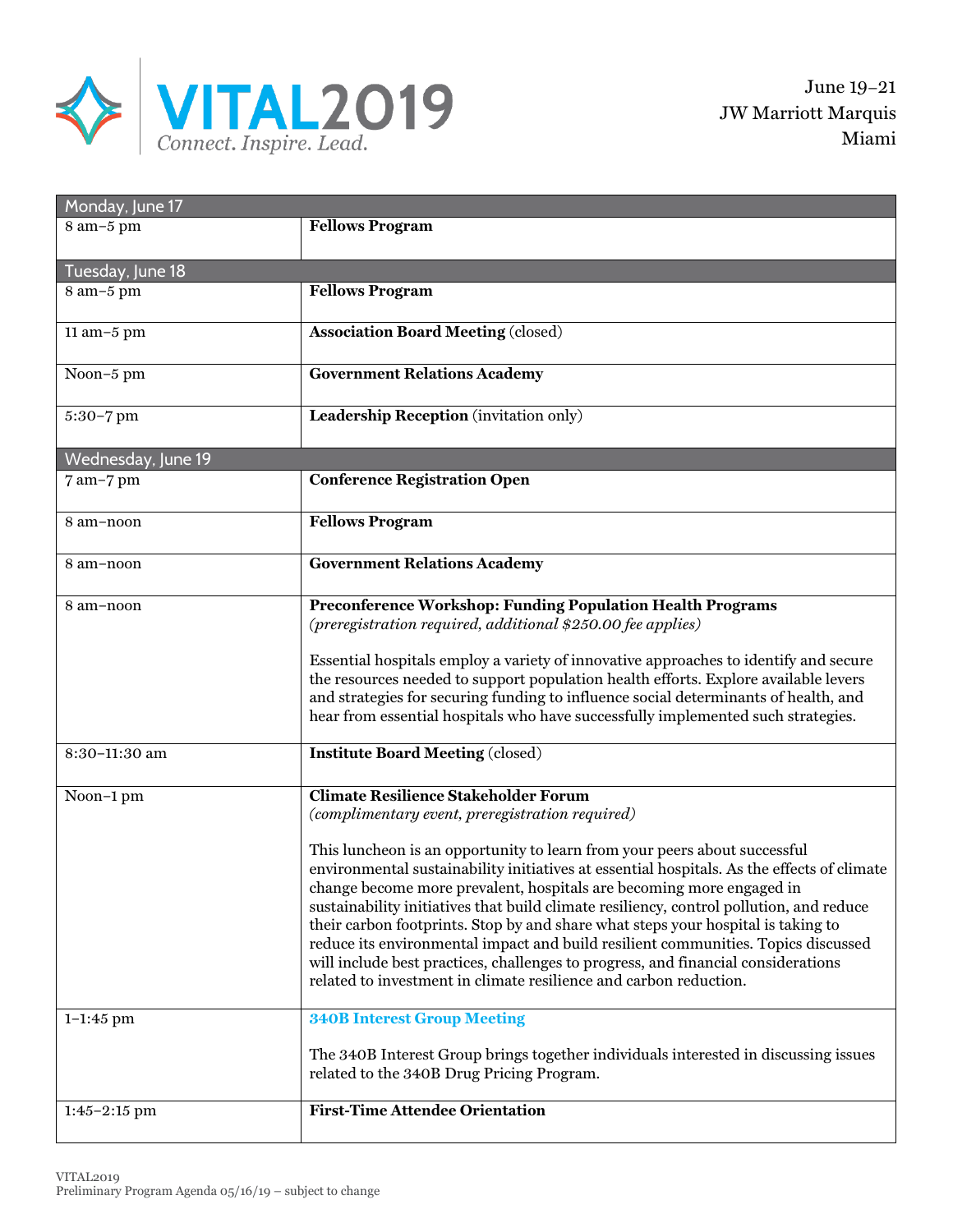| Wednesday, June 19, continued |                                                                                                                                                                                                                                                                      |
|-------------------------------|----------------------------------------------------------------------------------------------------------------------------------------------------------------------------------------------------------------------------------------------------------------------|
| $2:15 - 3$ pm                 | <b>Financial Interest Group Meeting</b>                                                                                                                                                                                                                              |
|                               | The Financial Interest Group is a platform for essential hospital leaders to learn and<br>share knowledge about their unique financial challenges.                                                                                                                   |
| 3:30-5:15 pm                  | <b>Opening General Session</b>                                                                                                                                                                                                                                       |
|                               | <b>President's Address</b><br>Bruce Siegel, MD, MPH-President and CEO, America's Essential Hospitals                                                                                                                                                                 |
|                               | <b>Keynote Speaker</b><br><b>Ezekiel Emanuel, MD, PhD</b> -Vice Provost for Global Initiatives, the Diane v.S.<br>Levy and Robert M. Levy University Professor, and Chair of the Department of<br>Medical Ethics and Health Policy at the University of Pennsylvania |
| 5:15-6:30 pm                  | <b>Opening Reception</b>                                                                                                                                                                                                                                             |
| Thursday, June 20             |                                                                                                                                                                                                                                                                      |
| 7 am-5 pm                     | <b>Conference Registration Open</b>                                                                                                                                                                                                                                  |
| $7-8$ am                      | <b>Networking Breakfast</b>                                                                                                                                                                                                                                          |
| $8-9$ am                      | <b>Critical Conversations (choose one of five)</b>                                                                                                                                                                                                                   |
| Clinicians as System Partners | <b>Better Approaches to End-Of-Life Care</b>                                                                                                                                                                                                                         |
|                               | Julieanne Eddy, RN, MPH-Senior Director of Palliative Care, University Health<br>System                                                                                                                                                                              |
|                               | Jon Housley, PharmD, MBA-Assistant Operations Executive, UK HealthCare                                                                                                                                                                                               |
|                               | Jessica McFarlin, MD-Assistant Professor of Neurology, UK HealthCare                                                                                                                                                                                                 |
| Executive Leadership Lessons  | Breaking the Glass Ceiling: The Woman's Leadership Experience                                                                                                                                                                                                        |
|                               | Jo-el Detzel, MSHA-Vice President, Ancillary and Support Services, Maricopa<br><b>Integrated Health System</b>                                                                                                                                                       |
|                               | Averil Kane-Associate Chief Financial Officer, Cambridge Health Alliance                                                                                                                                                                                             |
|                               | Jamie Mathis, MSN, RN-Associate Administrator, Harris Health System                                                                                                                                                                                                  |
|                               | Leslie Safier, MPH-Director of Performance Improvement, Zuckerberg San<br>Francisco General Hospital and Trauma Center                                                                                                                                               |
|                               | Ann Varghese, MBA, MHA-Director of Ambulatory Operations, UTMB Health                                                                                                                                                                                                |
| Finance and Payment Policy    | The Economics of Medicare GME: Starting New Training Programs                                                                                                                                                                                                        |
|                               | Daniel Deslatte, MPA - Senior Vice President Business Affairs and External<br>Relations at The University of Texas Health Science Center at Tyler                                                                                                                    |
|                               | <b>Jon Scaglione - Director Academic Medicine Consulting Group at Germane</b><br>Solutions                                                                                                                                                                           |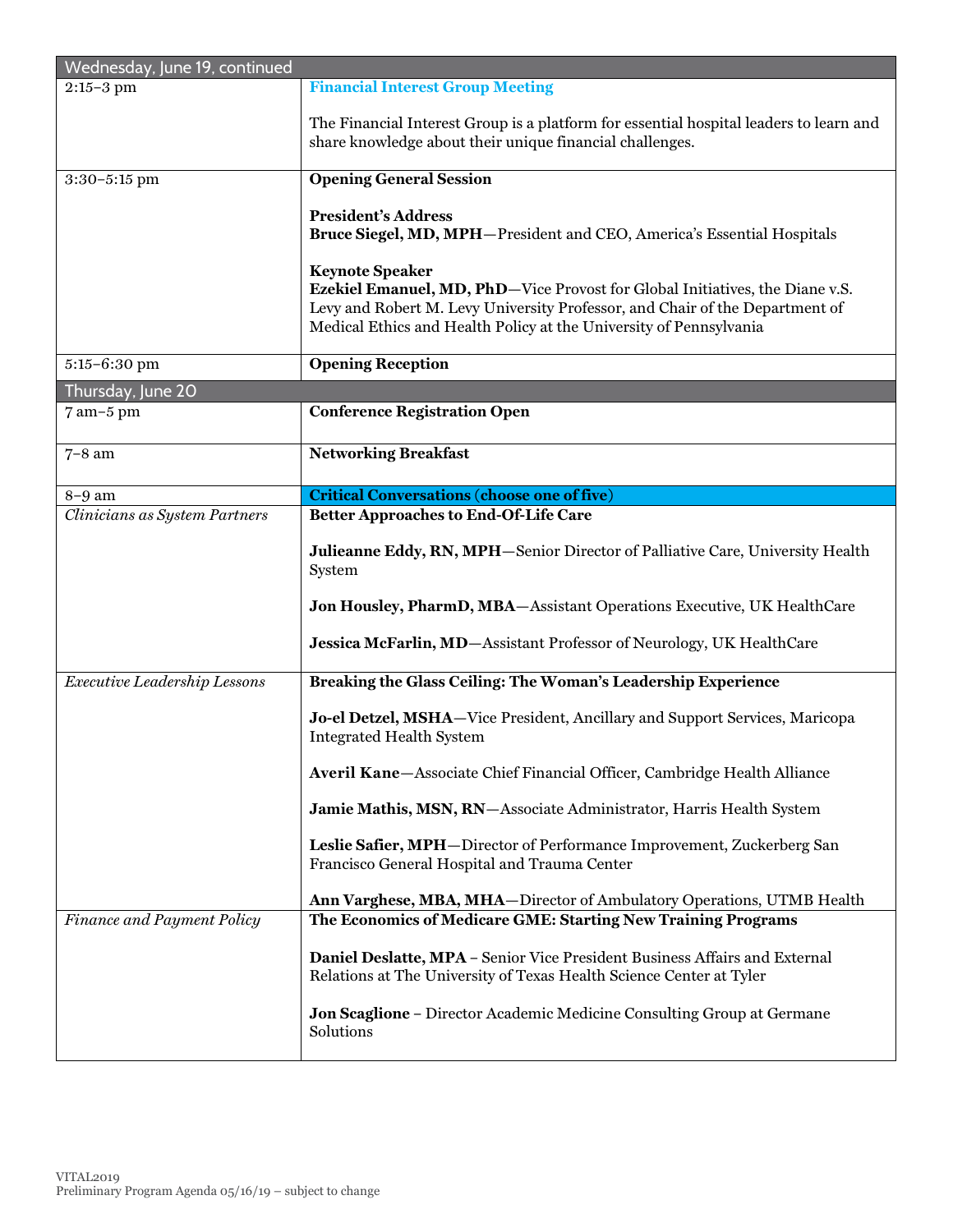| Thursday, June 20, continued       |                                                                                                                                         |
|------------------------------------|-----------------------------------------------------------------------------------------------------------------------------------------|
| <b>Improving Population Health</b> | <b>Bundling Social Determinants and Quality Work to Improve Population Health</b>                                                       |
|                                    | Steven Chen, MD-Medical Director, Hayward Wellness Center, Alameda Health<br>System                                                     |
|                                    | Benjamin Emmert-Aronson, PhD-Cofounder, Director of Operations, Open<br><b>Source Wellness</b>                                          |
|                                    | Helen Pagilagan, DNP, RN-System Manager, Care Management Education,<br>Alameda Health System                                            |
| Innovations in Health Care         | Value-Based Population Health Strategies and Innovations in Action                                                                      |
|                                    | Nabil Chehade, MD, MSBS-Senior Vice President, Chief Population Health<br>Officer, The MetroHealth System                               |
|                                    | Susan Freeman, MD, MS-President and CEO, Center for Population Health,<br>Temple University Health System                               |
|                                    | Ryan Johnson, MBA, MS-Manager of Business Operations and Finance, The<br>Population Health Innovation Institute, The MetroHealth System |
| 9-10:30 am                         | <b>General Session and Town Hall Meeting</b>                                                                                            |
|                                    | <b>Keynote Speaker</b><br><b>Sue Klebold</b> —Author, A Mother's Reckoning: Living in the Aftermath of Tragedy                          |
| 10:30-11 am                        | <b>Networking Break</b>                                                                                                                 |
| 11 am $-12:15$ pm                  | <b>Education Breakout Sessions (choose one of five)</b>                                                                                 |
| Clinicians as System Partners      | Demonstrating the Value of "In Workflow" Clinical Decision Support                                                                      |
|                                    | Wendy Whittington, MD - Physician Executive, Premier Inc.                                                                               |
| Executive Leadership Lessons       | <b>Toxic Teams: Diagnosis and Treatment</b>                                                                                             |
|                                    | Vera Appiah-Agyemang, RN, MSN-Senior Associate Director of Nursing,<br>Maternal Child Health, NYC Health + Hospitals/Kings County       |
|                                    | Steve Salee, MSW, MPA-Partner and Founder, Wildfire Strategies                                                                          |
|                                    | Wendy Wilcox, MD, MPH, MBA-Chair, Obstetrics, Gynecology, and Women's<br>Health, New York City Health + Hospitals/Kings County          |
| Finance and Payment Policy         | <b>Foundations of Essential Hospital Funding</b>                                                                                        |
|                                    | Sarah Mutinsky, JD, MPH-Deputy Washington Counsel, America's Essential<br>Hospitals; Founding Senior Advisor, Eyman Associates          |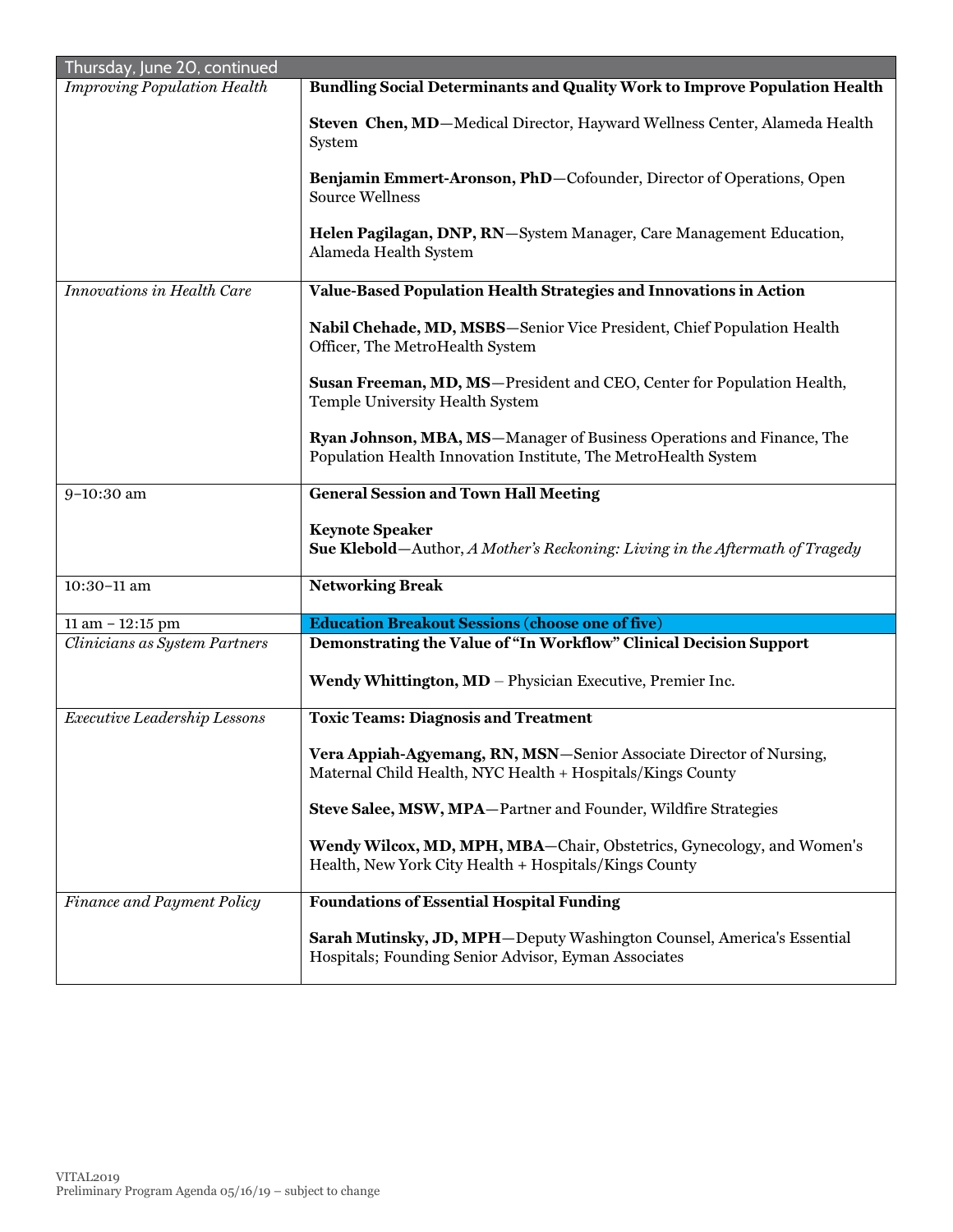| Thursday, June 20, continued                    |                                                                                                                                                                                                                                              |
|-------------------------------------------------|----------------------------------------------------------------------------------------------------------------------------------------------------------------------------------------------------------------------------------------------|
| <b>Improving Population Health</b>              | Leveraging Community Health Workers to Improve Population Health                                                                                                                                                                             |
|                                                 | Brenda Battle, RN, MBA-Vice President, Urban Health Initiative and Chief<br>Diversity, Inclusion and Equity Officer, The University of Chicago Medicine                                                                                      |
|                                                 | Louise Giles, MD, MPH-Director, Asthma Center, Comer Children's Hospital                                                                                                                                                                     |
|                                                 | Dennis Hsieh, MD, JD-Assistant Professor, Department of Emergency Medicine;<br>Director, Medical Legal Community Partnerships-Whole Person Care Los Angeles,<br>Harbor UCLA Medical Center, Los Angeles County Department of Health Services |
|                                                 | Stacy Ignoffo, MSW-Director of Community Health Innovations, Sinai Urban<br>Health Institute, Sinai Health System                                                                                                                            |
|                                                 | Helen Margellos-Anast, MPH-Senior Research Director, Sinai Urban Health<br>Institute, Sinai Health System                                                                                                                                    |
|                                                 | Shamsher Samra, MD, MPhil-Assistant Professor, Harbor-UCLA Department of<br><b>Emergency Medicine</b>                                                                                                                                        |
| <b>Innovations in Health Care</b>               | California's Whole Person Care: Progress and Early Results                                                                                                                                                                                   |
|                                                 | Amanda Clarke, MPH-Associate Director of Programs, California Association of<br>Hospitals and Health Systems/Safety Net Institute                                                                                                            |
|                                                 | Sandra Kiapi-Management Analyst, Whole Person Care, Public Health, Policy and<br>Planning, San Mateo County Health                                                                                                                           |
|                                                 | Belinda Waltman, MD-Medical Director, Whole Person Care-LA, Los Angeles                                                                                                                                                                      |
|                                                 | <b>County Department of Health Services</b>                                                                                                                                                                                                  |
| $12:15 - 2$ pm                                  | <b>Gage Awards Luncheon</b>                                                                                                                                                                                                                  |
|                                                 |                                                                                                                                                                                                                                              |
| $2:15-2:45$ pm<br>Clinicians as System Partners | Mini-Sessions (choose one of five)<br>Successful Culture Change on the Path to Zero Harm                                                                                                                                                     |
|                                                 | Karen Ziemianski, RN, MS-Senior Vice President of Nursing, Erie County<br>Medical Center                                                                                                                                                     |
| Executive Leadership Lessons                    | Mass Casualty Response and Communications: Are You Ready?                                                                                                                                                                                    |
|                                                 | Gino Santorio, MPA-President and CEO, Broward Health                                                                                                                                                                                         |
| Finance and Payment Policy                      | Texas v. Azar: Understanding Legal Challenges to the ACA                                                                                                                                                                                     |
|                                                 | Eva Johnson, JD - Senior Advisor, Eyman Associates                                                                                                                                                                                           |
| <b>Improving Population Health</b>              | Equity of Care: Strategy, Partnerships, and Execution                                                                                                                                                                                        |
|                                                 | Carol Babcock - Director, Healthy Communities and Palliative Care, Navicent<br>Health                                                                                                                                                        |
|                                                 | <b>Christopher Cornue</b> —Senior Vice President, Chief Strategy and Chief Innovation<br>Officer, Navicent Health                                                                                                                            |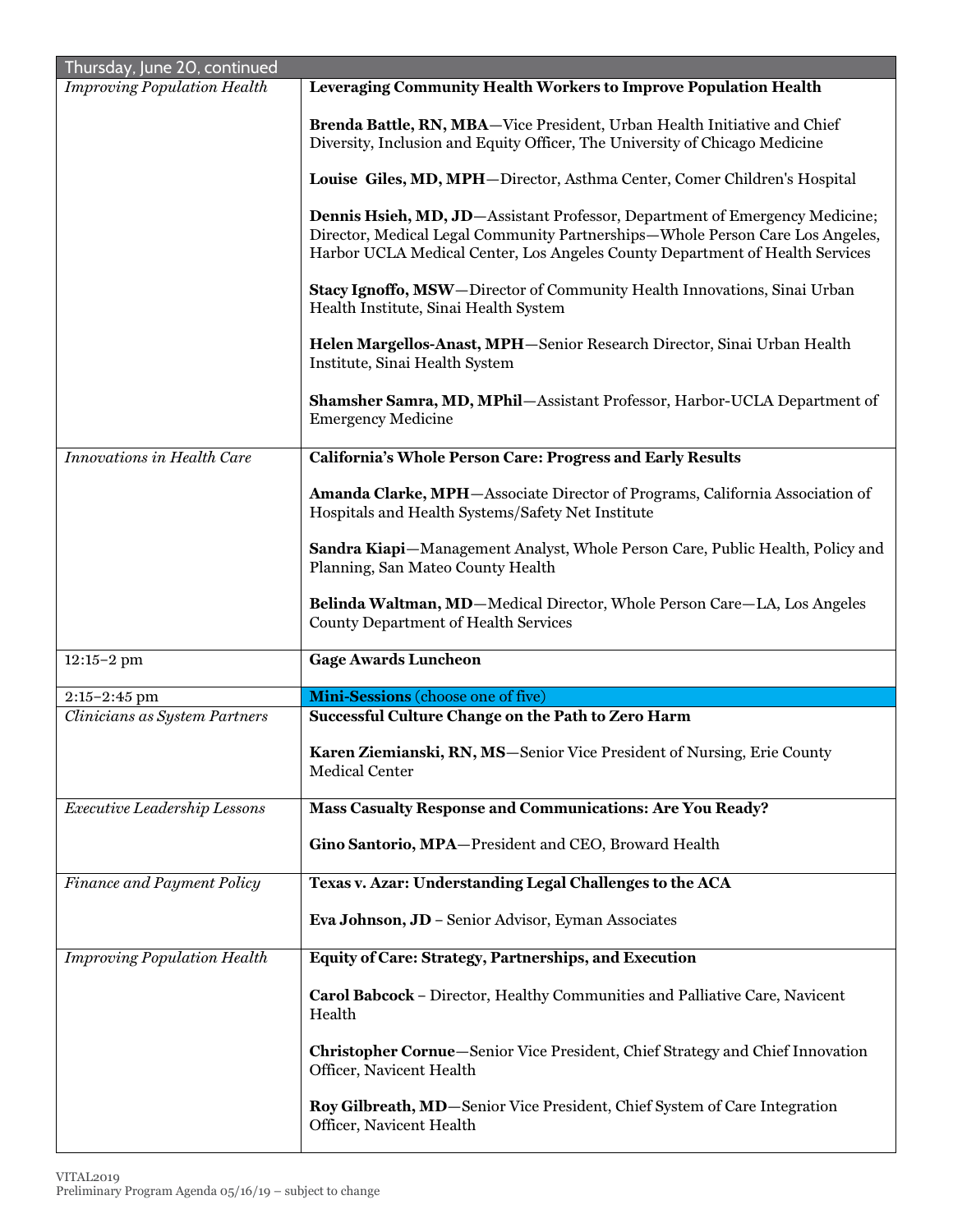| Thursday, June 20, continued       |                                                                                                                                                                                                                                     |  |
|------------------------------------|-------------------------------------------------------------------------------------------------------------------------------------------------------------------------------------------------------------------------------------|--|
| Innovations in Health Care         | <b>Implementing an Integrated Care Delivery System</b>                                                                                                                                                                              |  |
|                                    | Eric Stephens, MBA-Chief Analytics Officer, Nashville General Hospital                                                                                                                                                              |  |
|                                    | Jennifer Sujdak-Director of Care Integration, Nashville General Hospital                                                                                                                                                            |  |
|                                    | Joseph Webb, DSc-CEO, Nashville General Hospital                                                                                                                                                                                    |  |
| $2:45-3:15$ pm                     | <b>Networking Break</b>                                                                                                                                                                                                             |  |
| $3:15-3:45$ pm                     | Mini-Sessions (choose one of five)                                                                                                                                                                                                  |  |
| Clinicians as System Partners      | Language Access Tools for Safe LEP Patient Communication                                                                                                                                                                            |  |
|                                    | Vonessa Costa-Manager, Multicultural Affairs and Patient Services, Cambridge<br><b>Health Alliance</b>                                                                                                                              |  |
|                                    | Ranjani Paradise, PhD-Assistant Director of Operations, Research and Evaluation<br>Scientist, Institute for Community Health                                                                                                        |  |
| Executive Leadership Lessons       | Managing the Message in an (Often) Unmanageable Environment                                                                                                                                                                         |  |
|                                    | Jay Shannon, MD-CEO, Cook County Health                                                                                                                                                                                             |  |
|                                    | Caryn Stancik, MPA-Chief Communications and Marketing Officer, Cook County<br>Health                                                                                                                                                |  |
| Finance and Payment Policy         | State Trend: Transforming Population Health through Medicaid Financing                                                                                                                                                              |  |
|                                    | Michael Dalton, MSOD-Director, State Government Relations, The MetroHealth<br>System                                                                                                                                                |  |
| <b>Improving Population Health</b> | When Health Care is True Care: Building Medical-Legal Partnerships                                                                                                                                                                  |  |
|                                    | Kathleen Grimm, MD, MHsc-Director, Supportive Medicine and Palliative Care<br>Service, Erie County Medical Center                                                                                                                   |  |
|                                    | Sandra Lauer, RN-Continuum of Care Director, Erie County Medical Center                                                                                                                                                             |  |
|                                    | Karen Nicolson, Esq. - CEO, Center for Elder Law & Justice                                                                                                                                                                          |  |
| Innovations in Health Care         | One Health-Treating the Person First                                                                                                                                                                                                |  |
|                                    | Susan Cooper, MSN, RN-Chief Integration Officer, Senior Vice President,<br>Regional One Health                                                                                                                                      |  |
| $3:45-5$ pm                        | <b>Poster Session</b>                                                                                                                                                                                                               |  |
| 5-6:30 pm                          | Federal Action Network (FAN) Reception (Invitation-only)                                                                                                                                                                            |  |
|                                    | Join your colleagues for a reception exclusively for members of the Federal Action<br>Network (FAN), America's Essential Hospital's individual membership category for<br>member hospital employees interested in federal advocacy. |  |
| 7 pm                               | Open Night to Enjoy Miami                                                                                                                                                                                                           |  |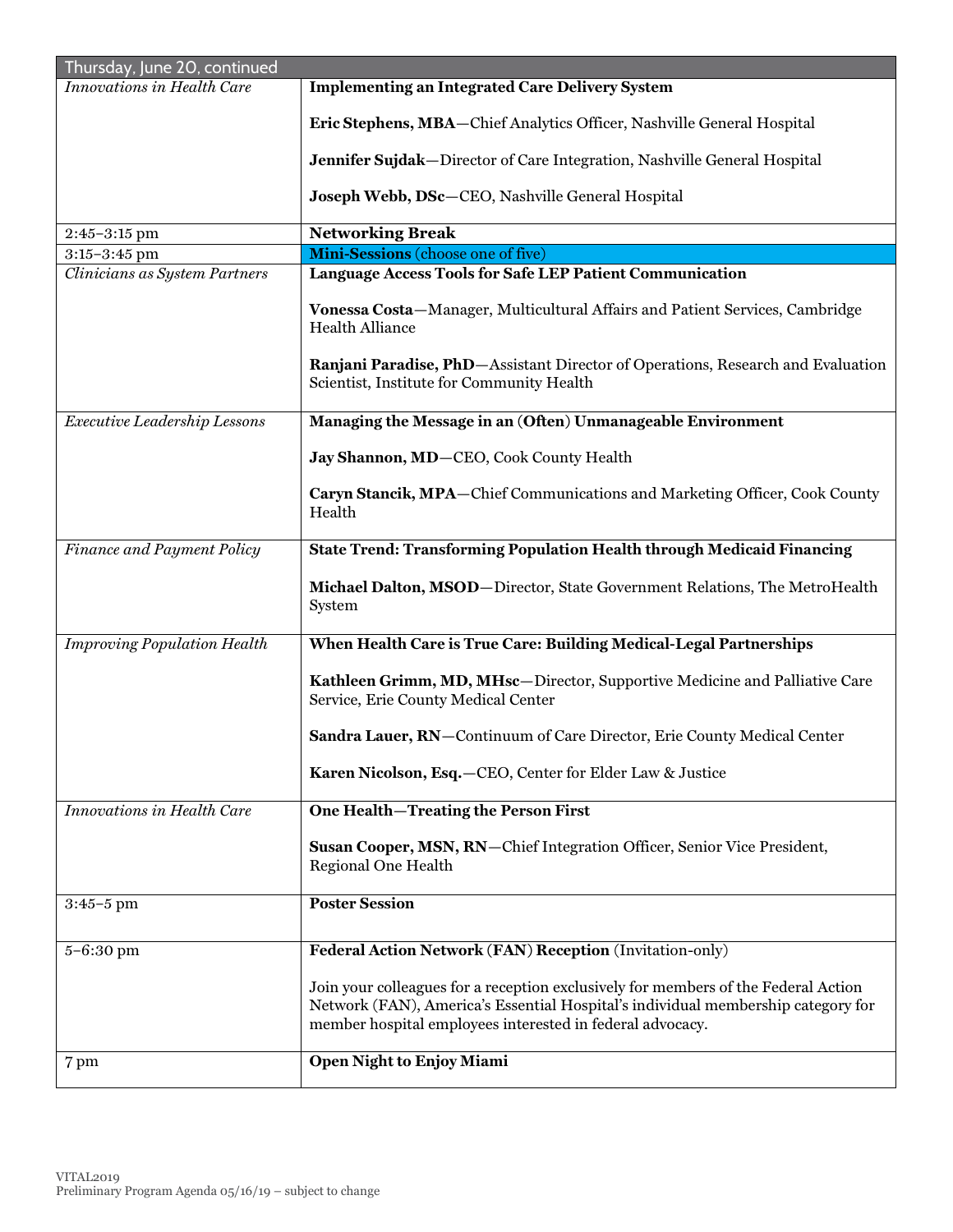| Friday, June 21                    |                                                                                                                                                                                                                                              |
|------------------------------------|----------------------------------------------------------------------------------------------------------------------------------------------------------------------------------------------------------------------------------------------|
| 7 am-noon                          | <b>Conference Registration Open</b>                                                                                                                                                                                                          |
| $7-8$ am                           | <b>Networking Breakfast</b>                                                                                                                                                                                                                  |
| 8-9 am                             | <b>Critical Conversations</b> (choose one of five)                                                                                                                                                                                           |
| Clinicians as System Partners      | Opioid Treatment: From the Emergency Department to Primary Care                                                                                                                                                                              |
|                                    | David Freedman, M.Ed-Project Director, Memorial Healthcare                                                                                                                                                                                   |
|                                    | Angela Mooss, PhD-Executive Director, Behavioral Science Research Institute                                                                                                                                                                  |
|                                    | Claudia Vincenzo, PhD-Clinical Supervisor, Memorial Regional Outpatient<br><b>Behavioral Health Center</b>                                                                                                                                   |
| Executive Leadership Lessons       | <b>Changing Culture and Surviving a Financial Crisis</b>                                                                                                                                                                                     |
|                                    | Justin Farren, MBA-Vice President of Ambulatory Operations, Yuma Regional<br><b>Medical Center</b>                                                                                                                                           |
|                                    | Kris Gaw, MBA-Executive Vice President, Chief Operating Officer, Maricopa<br><b>Integrated Health System</b>                                                                                                                                 |
| Finance and Payment Policy         | Cost of Care: Emerging Policies & Tools for Patient Conversations                                                                                                                                                                            |
|                                    | Kim Erwin - Founder and Codirector, Institute for Healthcare Delivery Design,<br>Population Health Sciences, Office of the Vice Chancellor for Health Affairs,<br>University of Illinois at Chicago                                          |
|                                    | Erin O'Malley, MLA - Senior Director of Policy, America's Essential Hospitals                                                                                                                                                                |
|                                    | Deborah Roseman, MPH - Principal Project Specialist, America's Essential<br>Hospitals                                                                                                                                                        |
| <b>Improving Population Health</b> | Breaking the Cycle: Hospital-based Violence Intervention                                                                                                                                                                                     |
|                                    | Dennis Hsieh, MD, JD-Assistant Professor, Department of Emergency Medicine;<br>Director, Medical Legal Community Partnerships-Whole Person Care Los Angeles,<br>Harbor UCLA Medical Center, Los Angeles County Department of Health Services |
|                                    | Javier Martinez-HBVI Case Manager, Southern California Crossroads                                                                                                                                                                            |
|                                    | Antoinette Salas - Injury Prevention Coordinator, Harbor-UCLA                                                                                                                                                                                |
|                                    | Shamsher Samra, MD, MPhil-Assistant Professor, Harbor-UCLA Department of<br><b>Emergency Medicine</b>                                                                                                                                        |
| Innovations in Health Care         | Reducing Disparities: A California Statewide Effort                                                                                                                                                                                          |
|                                    | Amanda Clarke, MPH-Associate Director of Programs, California Association of<br>Hospitals and Health Systems/Safety Net Institute                                                                                                            |
|                                    | Erika Jenssen, MPH - Assistant to the Health Services Director, Contra Costa<br><b>Health Services</b>                                                                                                                                       |
|                                    | Amy Sitapati, MD-Chief Medical Information Officer, Population Health, UC San<br>Diego Health                                                                                                                                                |
| $9:15$ -noon                       | <b>Closing General Session</b>                                                                                                                                                                                                               |